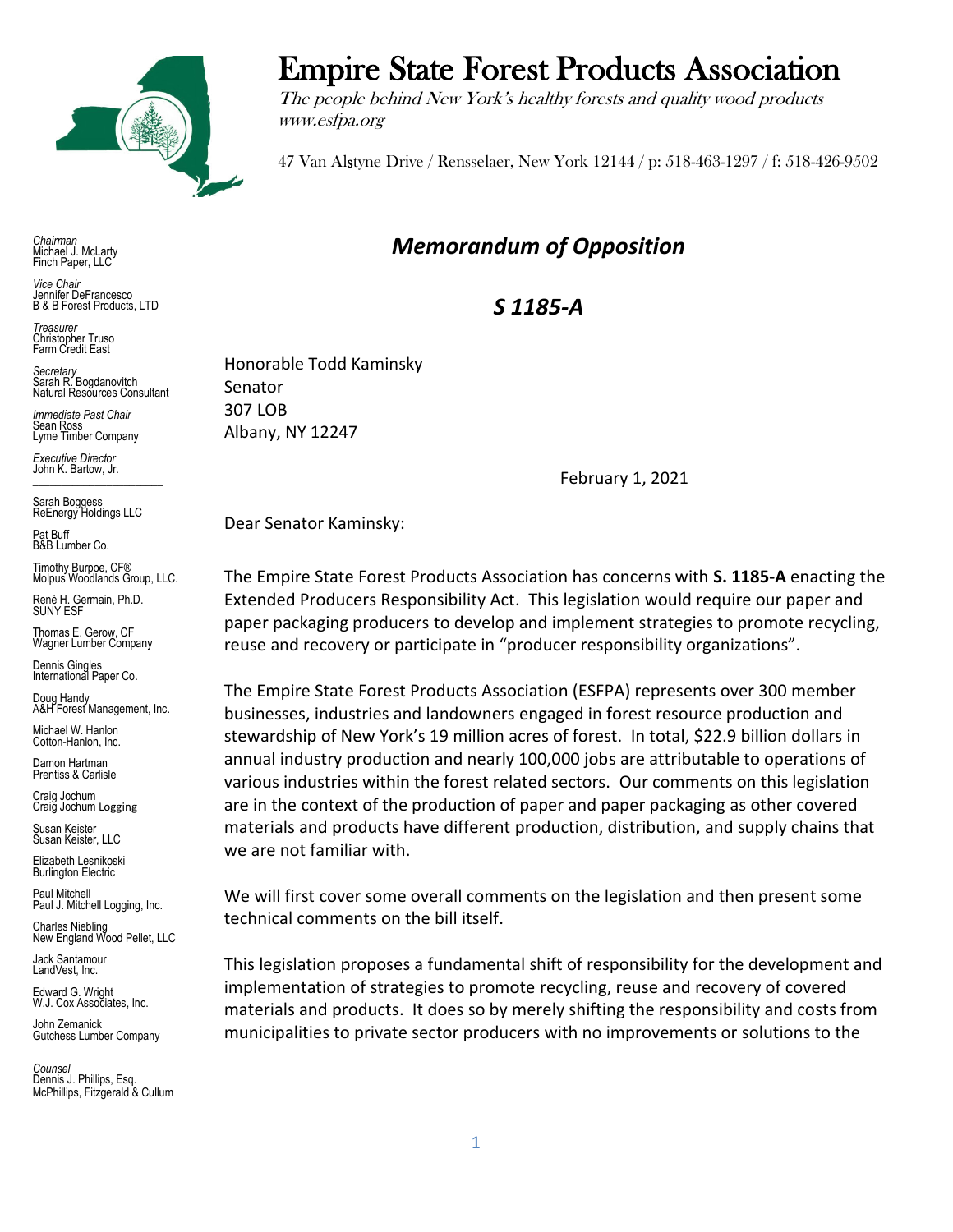problems with recycling markets and programs which have struggled for decades. Merely shifting the responsibility does not address the underlying problems.

This legislation is broad and deep regarding to the covered materials and producers who will be impacted and was developed devoid of engagement of the very producers and manufacturers within and outside of New York who will be most impacted by this bill. We have been left in a reactive mode and within time frames that are not conducive to constructive exchange of ideas, concerns and costs associated to the intended outcomes. We do not deny the challenges as well as opportunities to improve the recovery, recycling, and reuse of materials that we produce. We in fact, take great pride in the accomplishments we have made in the paper and paper packaging sectors towards mutually beneficial goals to ourselves and to society as a whole. According to the U.S. EPA, in 2018 paper & paper-based packaging had a far higher recycling rate from municipal solid waste streams that other major recyclable commodities: Paper (68.2%); Steel (33.1%); Glass (25.0%); Aluminum (17.2%); and Plastics  $(8.5%)$ <sup>1</sup>. Put another way, more paper by weight is recovered for recycling from municipal solid waste streams than plastic, glass, steel and aluminum combined.<sup>2</sup>

The voluntary efforts of the manufacturers of paper and paper packaging have grown to be extremely successful in very high rates of recovery and recycling of our products. We do so within a highly integrated yet independent network of producers, product refiners and product distributers which have no direct control of the multiple parties involved. This legislation would combine us into a network of diverse product producers (from glass to metal to paper to plastic) which do not have integration, varying recovery and recycling rates, and complex markets and unintegrated networks of distribution and sales. Paper and paper packaging producers could be pooled into the expense and problems of products that have poor markets and costly solutions which are completely out of our control and put our globally competitive cost margins at further risk.

While this legislation looks to have producers take on the responsibility and costs of recovery, reuse and recycling we do not see how this will be possible, particularly in our sectors. Take for example a manufacturer of paper for a magazine. The manufacturer produces a large unit of paper for a printing shop. The manufacturer has no knowledge or control over how much of the circulation/sale of that magazine is distributed or sold within New York. Ultimately the magazine publisher and their mail house and distribution center to retail outlets has the knowledge and responsibility. Are they the one responsible for the costs as opposed to the paper producer?

The challenges today for paper and packaging recycling markets stems largely from the National Sword policy of China. In December 2017 China banned (effective January 1, 2018) the importation of certain types of solid waste, including paper and paper packaging. That, in turn, created oversupply in the paper and packaging markets at U.S. based recycled pulp mills. In a bit of irony, Hong Kong based Nine Dragons beginning in October of 2018 announced over \$300 million investment into recycled content pulp lines in Wisconsin and Maine. This, in addition to other recycled content plant expansion and capacity investments across the country, is leading the way for expanded paper and packaging markets that will address much of New York's problem. That is how private investment and manufacturing can address recovery, recycling, and reuse, not through government mandated cost shifts and programmatic burdens that we do not have experience nor capacity to undertake.

<sup>1</sup> https://www.epa.gov/facts and figures about materials waste and recycling/plastics material specific data

<sup>&</sup>lt;sup>2</sup> [Advancing Sustainable Materials Management: 2018 Fact Sheet.](https://www.epa.gov/sites/production/files/2020-11/documents/2018_ff_fact_sheet.pdf) EPA. November 2020.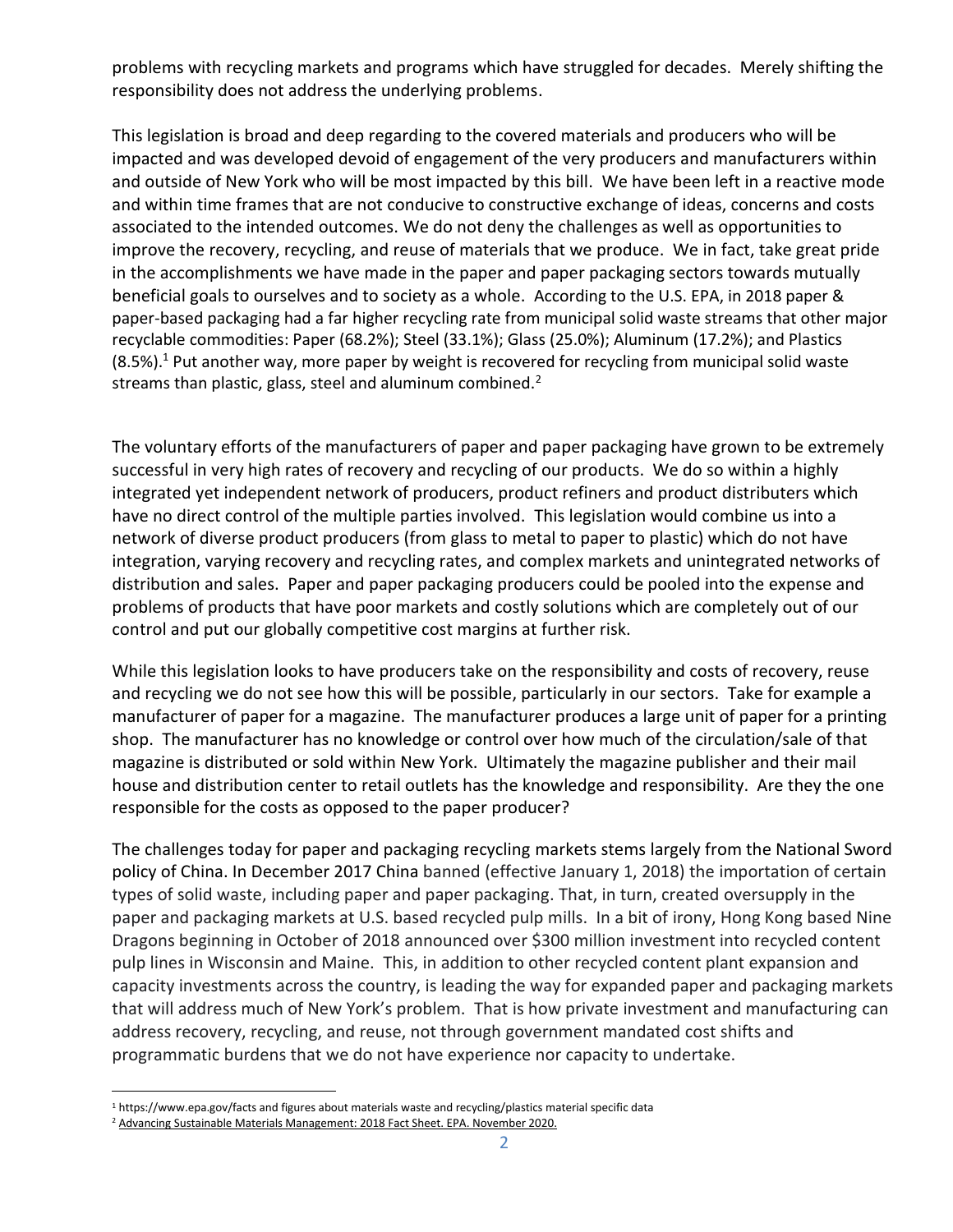The burden and shift of cost associated to this legislation could not come at a worst time while manufacturers and producers as well as their supply and distribution chains are facing the COVID-19 Pandemic. Just as we start to see light at the end of the tunnel and are struggling to recover from government mandated shut-downs, market declines, challenges in workforce, and skepticism in investment. This legislation would shift a burden and cost at the worst possible time.

Lastly, regarding our overall comments, we are already engaged in standing up the Climate Leadership and Community Protection Act (CLCPA) which will be requiring massive shifts in investments and capital projects that threaten our global position in a competitive markets place. Paper and packaging manufacturing is an energy intensive and trade exposed industry that will be heavily impacted by the CLCPA and may in fact lead to leakage of manufacturing and jobs from New York. Adding yet another government mandate on manufacturing at this time will only further fuel the investment skepticism in New York. We need this manufacturing in New York, and we urge you to work with us, not against in addressing these energy and environmental issues.

Turning now to some technical provisions in the bill.

**27-3303 1 and 5** allows producers to participate individually or jointly with other producers or through a "producer responsibility organization". As noted above most paper and packaging producers do not have the expertise or capacity to implement this individually and collaborating among our peers and competitors is not likely going to be viable so we would be looking at the producer responsibility organization option. We have any number of questions and concerns about how these organizations would be based. If they mirror the current county-based systems, our producers could be faced with participating in and financially supporting over 50 such entities across New York where our end products are distributed or sold. This would be a tremendous demand on our staff as well as on finances. While we could be "discharging our responsibilities" we certainly will not be discharging our burden or costs.

**§27-3303 2** would require paper and packaging producers to meet minimum post-consumer content for their products. This is government inserting itself into the marketplace and not maximizing the benefit of product lines that are necessary to meet product demands. There is an increasing demand from consumer choice for post-consumer recycled content and the market is the best pathway to expanding that demand. The above mentioned Nine Dragons investment is just one current example. Hopefully, New York can foster investor interest in recycled-paper content manufacturing investment here at home in New York where we generate a tremendous amount of waste-paper flow.

**27-3305 2 a** "convenient as the previous refuse collection schema", combined with the degree of public engagement envisioned in this act may inhibit necessary changes in the behavior and practices of individuals and businesses contributing to the waste stream. We already know that with paper and packaging single source collection is the largest contributor to contamination. Any long-term solution to resource recycling, reuse and recovery will necessitate changes in consumer behavior and practices that may not always be more "convenient". Changing end user behavior should be the targeted mandate for any recycling legislation and not forcing producers to compensate for poor practices of those end users.

**§27-3305 3** proposes that "charges shall be adjusted based upon the percentage of post-consumer material content". This is an unnecessary government intervention in creating incentives for producers to increase recycled content in products to buoy up the recovery markets. The recycled content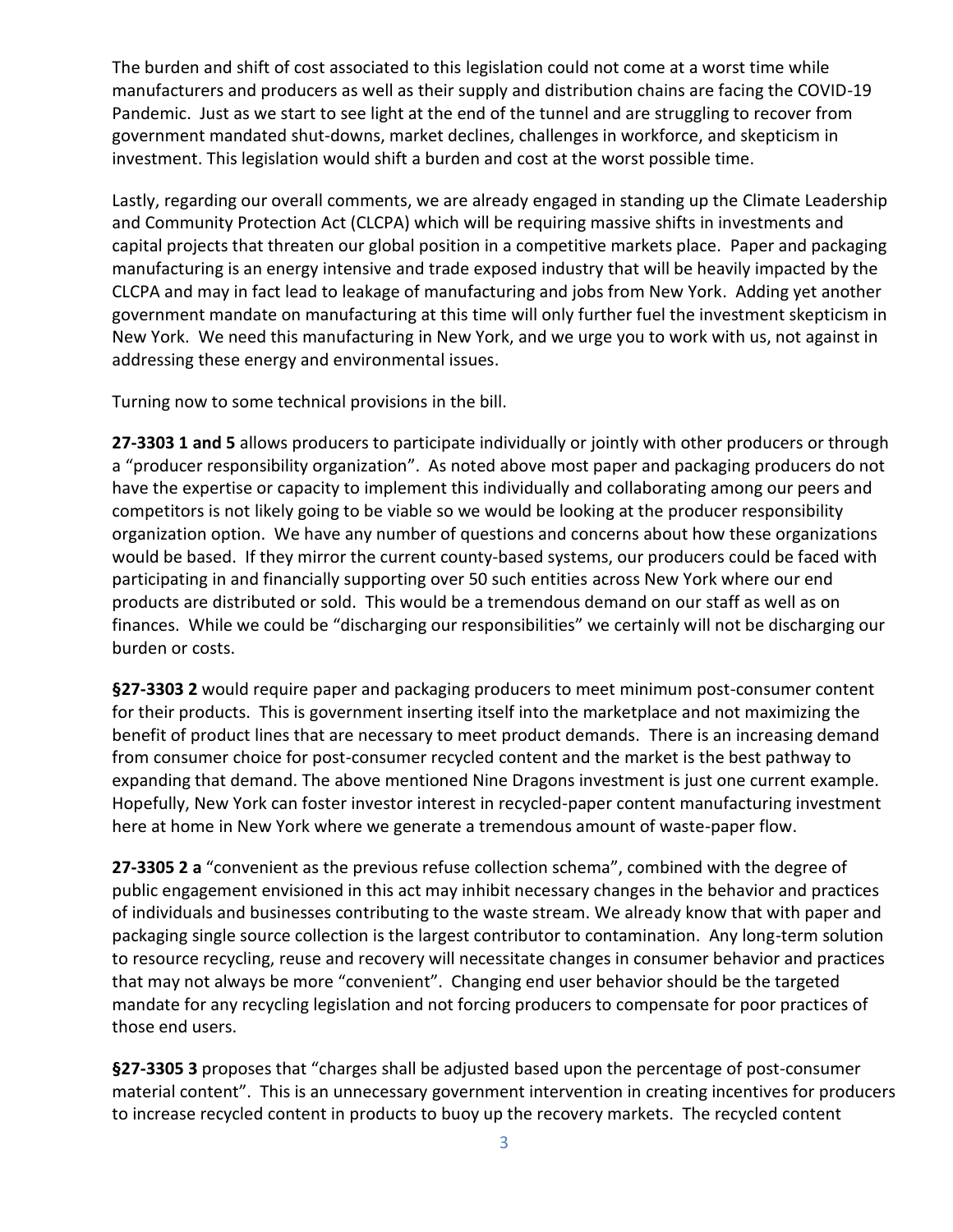markets are doing fine on their own in meeting consumer as well as performance demands. This requirement forces the use of recovered fiber in one product or another into what may or may not be the most efficient or most valuable end products. This also ignores the fact the there needs to be a "virgin" pulp supply in order to sustain or grow recovered fiber.

We would also point out that International Paper, Ticonderoga Essex County and Finch Paper, Glens Falls Warren County specialize in "virgin" paper manufacturing for globally recognized high quality paper. These two mills produce the quality paper necessary for certain products and the Legislature is proposing to impede their product in the marketplace. Further, between these two mills there are over 1,000 high paying manufacturing and engineering jobs and the wood demand they generate drives another 1,000 plus jobs in logging, trucking and contractual services in the northern Capital District and eastern Adirondacks. There are also thousands of landowners who have a market for their harvested wood which helps our forests remain as forests and be our largest landscape-scale natural solution to climate change. Government meddling in the marketplace is risky to retention and investment in New York and could lead to fewer markets for forest landowners.

**§27-3305 4** This section should apply to any producer responsibility organization, if they are established, and not provide any preference to a municipality or a private service.Once again, the market should drive decisions and not the legislation. This efficient use of existing infrastructure, as well as the partnerships created with municipal or private sub-contractors should be allowed to create the most efficient systems. That is not to say that municipal services will not have potential roles, but the choice should remain in the hands of the producers or producer responsibility organization.

**§27-3305 5** "No producer may charge a point-of-sale or other fee to consumers to recoup the costs of meeting obligations under this title." Just how then are producers going to pay for their costs associated to this legislation? The idea of a free market is to generate revenues through the allocation of price. Every product must be priced to cover its production or wholesale cost, freight charges, a proportionate share of overhead (fixed and variable operating expenses), and a reasonable profit. While the costs of this recycling, reuse and recovery may be internalized, it inevitably will be included in the price per unit of the covered products. Municipalities have the power to tax to cover their costs, the private sector only has price (a fee) mechanisms.

**27-3307 1 n** "description of the end-of- life management". With respect to paper and packaging, cellulosic fibers can only be re-pulped so many times and for a limited range of product grades and materials. Eventually, at end-of-life the recycling potential ends and disposal occurs. The regulation and handling of the "waste disposal" are not driven by the producer or the producer responsibility organization. The disposal of solid waste is a related but separate set of laws, policies and regulations that should not be an additional burden of these organizations.

**23-3307 1 o** "description of how the producer responsibility organization will work with producers to reduce packaging through product design and program innovation". Product design and innovation is a proprietary and protected right of producers and manufacturers and legislating in a role for producer responsibility organizations is an infringement on those rights. What product, market manufacturing expertise would these bring to a producer or manufacturer. While a producer or manufacturer may consult with whomever they want we should not be mandating this relationship nor bringing it into public arena.